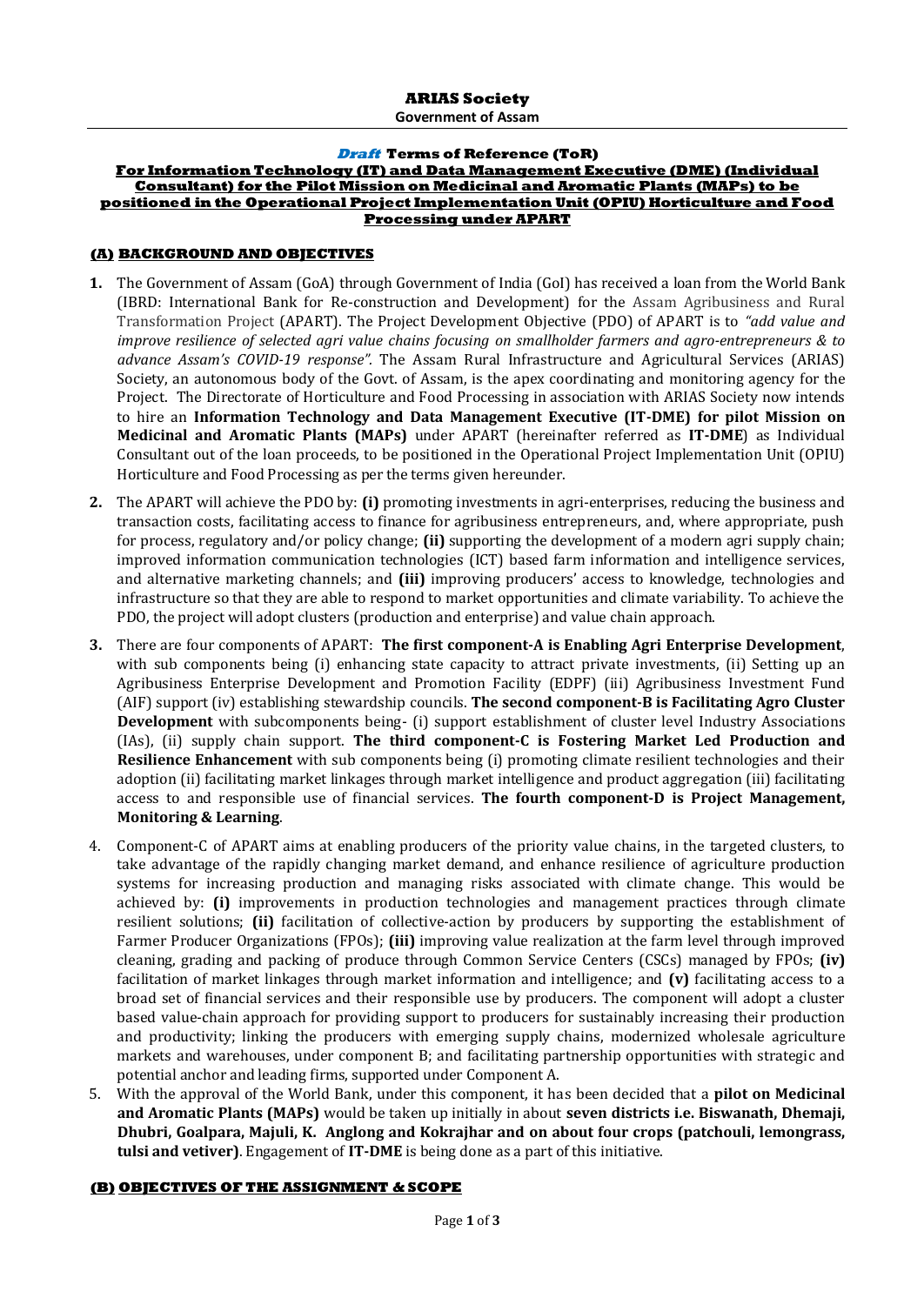- 6. The key role of **IT-DME will be to support the PMU to be set for pilot Mission on Medicinal and Aromatic Plants (MAPs) in the Directorate of Horticulture and Food Processing in IT** In particular the responsibilities of the **IT-DME** include the following:
	- a) Coordinate all matters relating to MIS of OPIU Hort and FP and to ensure timely and proper uploading of data/ information into the project MIS as authorized relating to pilot mission on Medicinal and Aromatic Plants (MAPs). Be in close liaison with District MAP Coordinators to ensure that the data of MAP demonstrations, trainings other such activities at district level is uploaded in the Project MIS in a timely and effective manner.
	- b) Timely submission of data/ information and other materials like REOI, ToRs, photographs, videos, beneficiary data etc to be uploaded on ARIAS Society website relating to pilot mission on Medicinal and Aromatic Plants (MAPs).
	- c) Support the OPIU in procuring necessary software, applications, installing, configuring and their need based maintenance relating to pilot mission on Medicinal and Aromatic Plants (MAPs).
	- d) Coordination of data entry activities under APART relating to pilot mission on Medicinal and Aromatic Plants (MAPs).
	- e) Day to day management of OPIU MIS including data bases, web operations and ensuring its hassle free availability to users relating to pilot mission on Medicinal and Aromatic Plants (MAPs).
	- f) Establishment and administration of an efficient e-mail system, maintaining user accounts and profiles, including LAN and controlling privileges and permissions for sharing, accessing data information among users and from common/central/ shared folders/drives for the staff of pilot mission on Medicinal and Aromatic Plants (MAPs).
	- g) Monitor access of users to restricted/prohibited sites and virus management through administration of efficient and update anti-virus systems with respect to staff of pilot mission on Medicinal and Aromatic Plants (MAPs).
	- h) Monitoring database server performance, error log, event log, transaction log etc. Performing preventive maintenance tasks to ensure minimum system downtime for the systems used by the staff of pilot mission on Medicinal and Aromatic Plants (MAPs).
	- i) Database back up and schedules recovery pertaining to pilot mission on Medicinal and Aromatic Plants (MAPs).
	- j) Providing server administration, technical and helpdesk support related functions, reporting and identifying system's security, repairing software and hardware malfunctions, install and uninstall applications and hardware to keep the system current and working efficiently, monitoring, assisting users with information technology resources and ensure that MIS protocol is adhered to by all users in the OPIU.
	- k) Troubleshooting of computer hardware and software, network functionality and technical issues, maintenance of routing system in particular WAN/LAN connectivity on a daily basis for the staff of pilot mission on Medicinal and Aromatic Plants (MAPs).
	- l) Maintaining the technical aspects of the Social media pages, blogs, online discussion forums, if any in respect of pilot mission on Medicinal and Aromatic Plants (MAPs)
	- m) Undertake field-visits and tours to the project locations, with prior approval of the Head of OPIU. Occasional out of the state visits may also be required as directed by the Head of OPIU.
	- n) Any other related task assigned by Reporting Officer
	- o) **Travel Requirements:** The **IT-DME** shall be required to undertake field-visits and tours to project sites, with the approval of the reporting officer.

# **(C) MINIMIM ESSENTIAL QUALIFICATIONS, EXPERIENCE, SKILLSET, AND AGE ETC.**

- 7. **Educational Qualification:** The candidate must possess at least a B. Sc. (IT or Comp. Sc.)/B. Tech. (Computer Science)/Bachelor of Computer Application (BCA)/ three years Diploma in Computer Science or a closely related field.
- **8. Working Experience:** The candidate should have at least 4 years professional experience (in case the Bachelors degree/diploma is of three years duration) or 3 years experience (in case the Bachelors degree/diploma is of 4 years duration) in the field of MIS in any public/ private sector organization. The experience will be counted as on last date of submission of application.
- 9. **Computer Skills:** The candidate must have expertise in using Internet based applications, working with advanced word processing/spreadsheet including MS Word, MS Excel, MS Power Point, related applications and software & hardware computer systems.
- 10. **Language:** Fluency in English and Assamese is essential.
- **11. Age:** The age of the candidate should not be more than 35 years as on 1<sup>st</sup> July 2022.